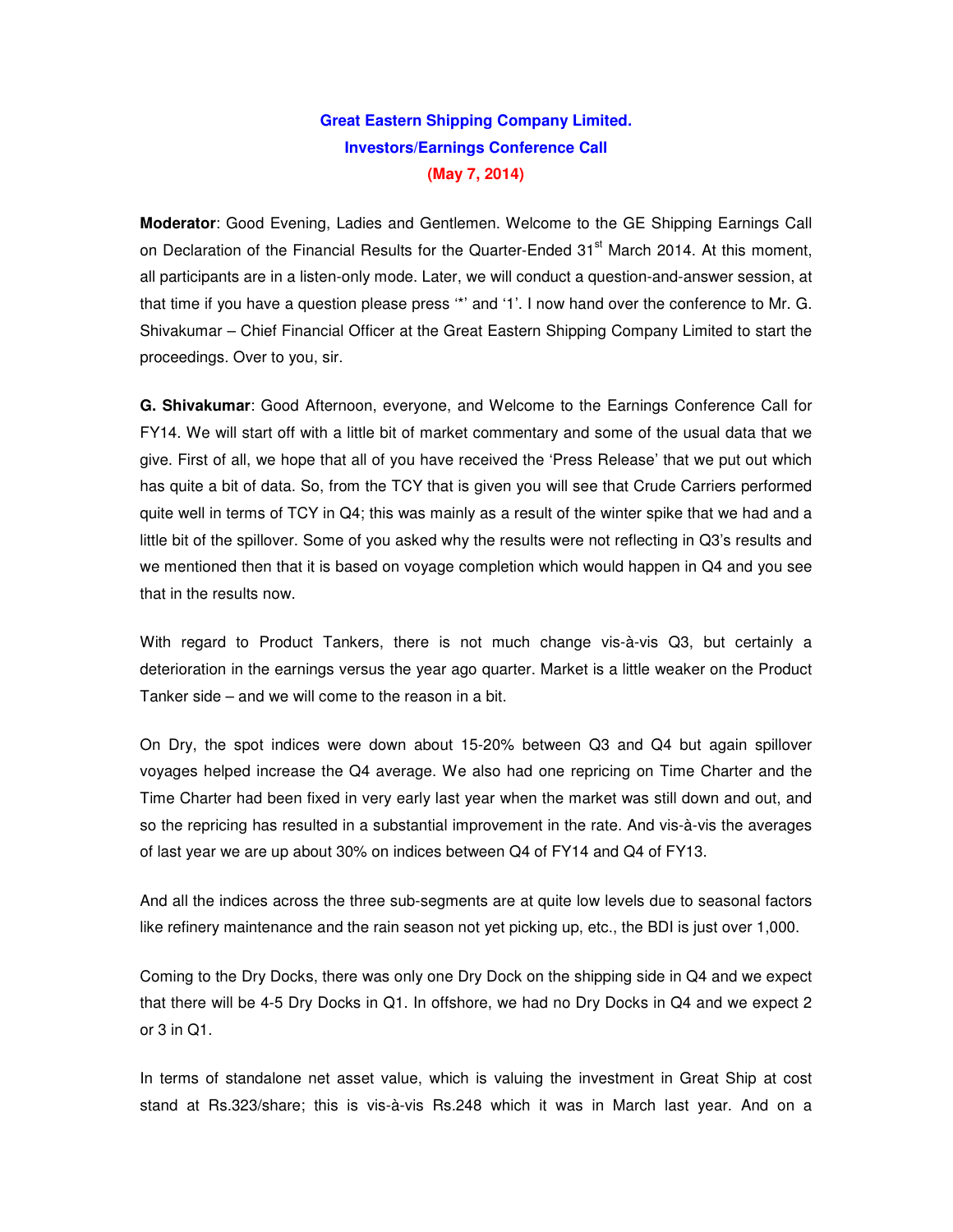consolidated basis, which is taking Great Ship assets also revalued at market value; it stands at Rs.550/share Vs Rs.426 as of March end 2013. This is mainly due to asset values moving up on the shipping side. So they moved up about 5-6% for both Tankers and Bulk Carriers in the quarter and in the year asset values have moved up about 15% for Tankers and almost 30% for Dry Bulk and both without adjusting for age. So even after depreciating, getting older by a year, the values have gone up by 15% and 30% respectively.

As far as ordering is concerned, it continues to be very strong on the Dry Bulk side; between 20 and 22 million DWT were ordered in the first quarter of the calendar year, and this is very much in line with the run rate of calendar '13, where we had a little over 80 million DWT ordered during calendar '13…of course, it was very low in the first quarter of last year because the hopes of a recovery had not yet come in.

Demolition in the first quarter on Dry Bulk was about 2.5 million DWT, while deliveries were at 16 million DWT, resulting in a pretty strong fleet growth of about 1.6% in the quarter.

Coming to the demand side, Chinese steel production growth seem to be slowing, though of course three months is a too short a period to draw any conclusion, and it was only showing about 5% growth in Q1 Calendar '14 versus Q1 of Calendar '13, which on '13 over '12 was about 10%. So, it maybe a one sign but as I mentioned earlier, just still too early to tell, but imports still seem to be growing quite strongly, so, not yet a concern on iron ore imports.

Coming to the Tankers business, the Tanker ordering was slower; around 7 million DWT and most of this was VLCCs, mainly because of the hope which was given by the Crude Tanker spike in winter.

The interesting fact on the Crude Fleet is that there was a marginal negative growth in the Fleet in the last quarter – between Jan and March, while Product Tankers the fleet grew by about 1% during the quarter.

On the demand side, US Shale Oil production continues to grow strongly and so do the product exports, but unfortunately the increase in demand for product exports is more than compensated by a new product tanker supply. So, we have not seen stronger rates on Product Tankers. One thing which has happened is that the momentum of the drop in US Crude Oil imports, which were heavily affected by a shale oil production. That momentum has dropped off and now US Crude Oil import seem to have flattened out or just dropping very marginally on a month-on-month basis.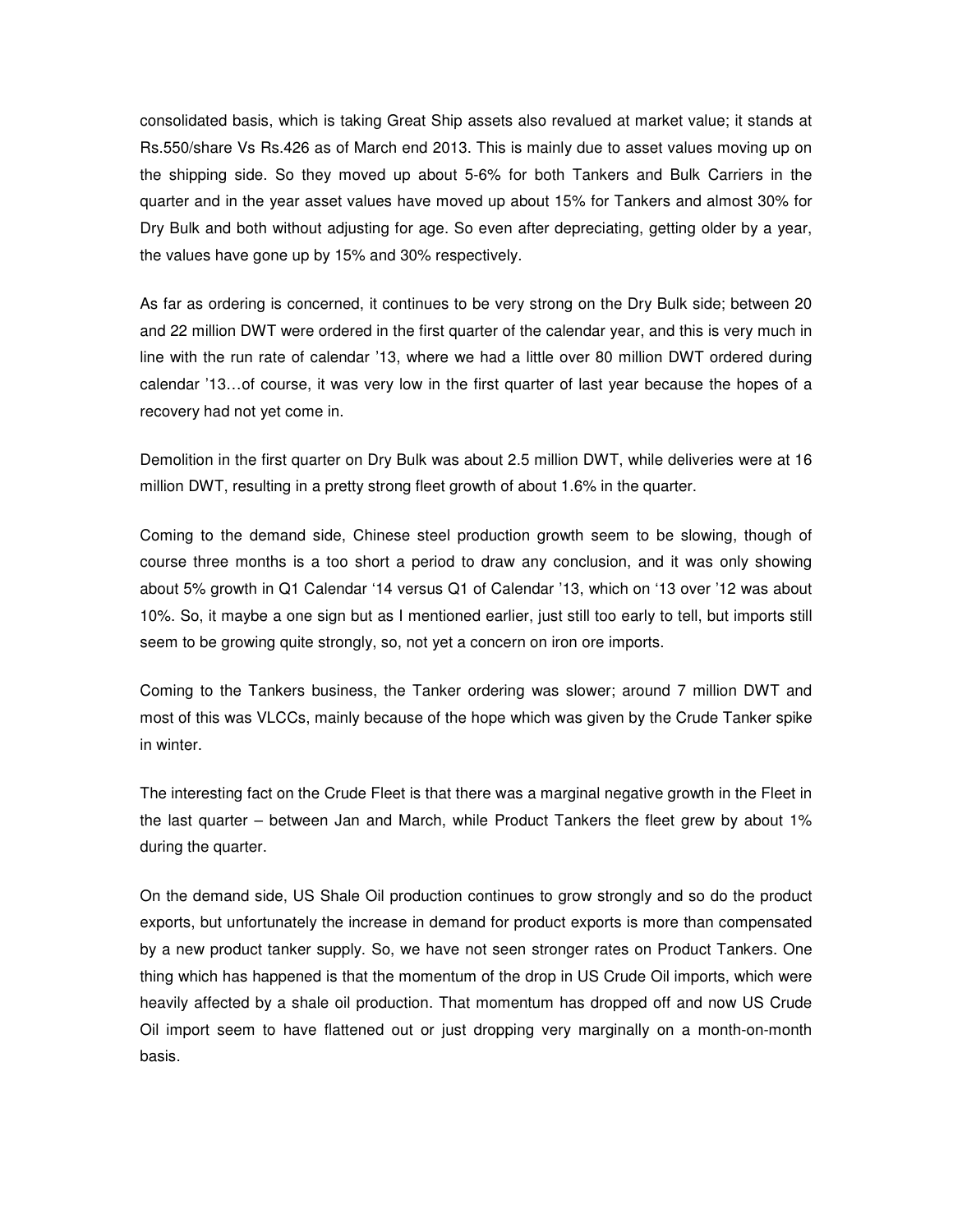So that is a broad view of where we stand in the market and we will now throw the floor open to questions and answer them to the best of our ability.

**Moderator**: Ladies and gentlemen, we will now begin the question-and-answer session. If you have a question please press '\*' and '1' on your pushbutton phone and await your turn to ask the question when guided by the facilitator. If your question has been answered before your turn and you wish to withdraw your request you may do so by pressing '1' on your phone. We have a first question from Mr. Bhavin Gandhi from B&K Securities. Please go ahead.

**Bhavin Gandhi**: Firstly, on the offshore part, last quarter we had discussed that there was an impact of rig downtime of almost about Rs.60 odd crores and exchange variations of close to about Rs.25 crores. So, I was expecting that there would be an improvement on the offshore profitability this quarter, whereas there seems to be no change in the EBITDA or the EBIT which you have reported. So, could you explain the reason why there has been no change?

**G. Shivakumar:** Yes, you are right, that we had the impact of the rig downtime in the last quarter and this quarter we have had a few one-off items where we have taken a hit and so the results are a little better than we are reporting in the quarter. Some of it relates to refinancing that we are doing and where we are taking a hit on the unamortized upfront cost and on the swap MTM which we have to cancel because we are repaying the loan. So those hits are coming in. And therefore, the results appear to be worse than they were in the previous quarter. But overall on an operating basis, the results are certainly better than they were in the previous quarter.

**Bhavin Gandhi**: Even if I were to just remove the standalone EBITDA from the consol EBITDA, I see only Rs.220 crores kind of EBITDA from about Rs.210 crores which you have reported last quarter in the same basis. This does not seem to be a significant change in the EBITDA as well. So, if you can just explain why that happened?

**G. Shivakumar:** We had little bit of a downtime on the rig, in the sense that she was not working for the full quarter; she went on hire in the middle of January, so we actually had some time where she was not working. Of course, there is a marginal pricing down as well between the old contract and this contract. The other thing which happened is that we mobilized a vessel to West Africa for a contract and we have expensed out that cost of mobilization and she was also idling for some time and she was not earning for some time, and that costs have come in this quarter as well. If your concern is "Whether the operating results are better or worse than the previous quarter" I will tell you that they are better than they were in the immediate preceding quarter.

**Bhavin Gandhi**: Sir, could you quantify as to in terms of EBITDA if I were to look at it what would be the improvements? If I were to look at the expenses side also, I do not see a significant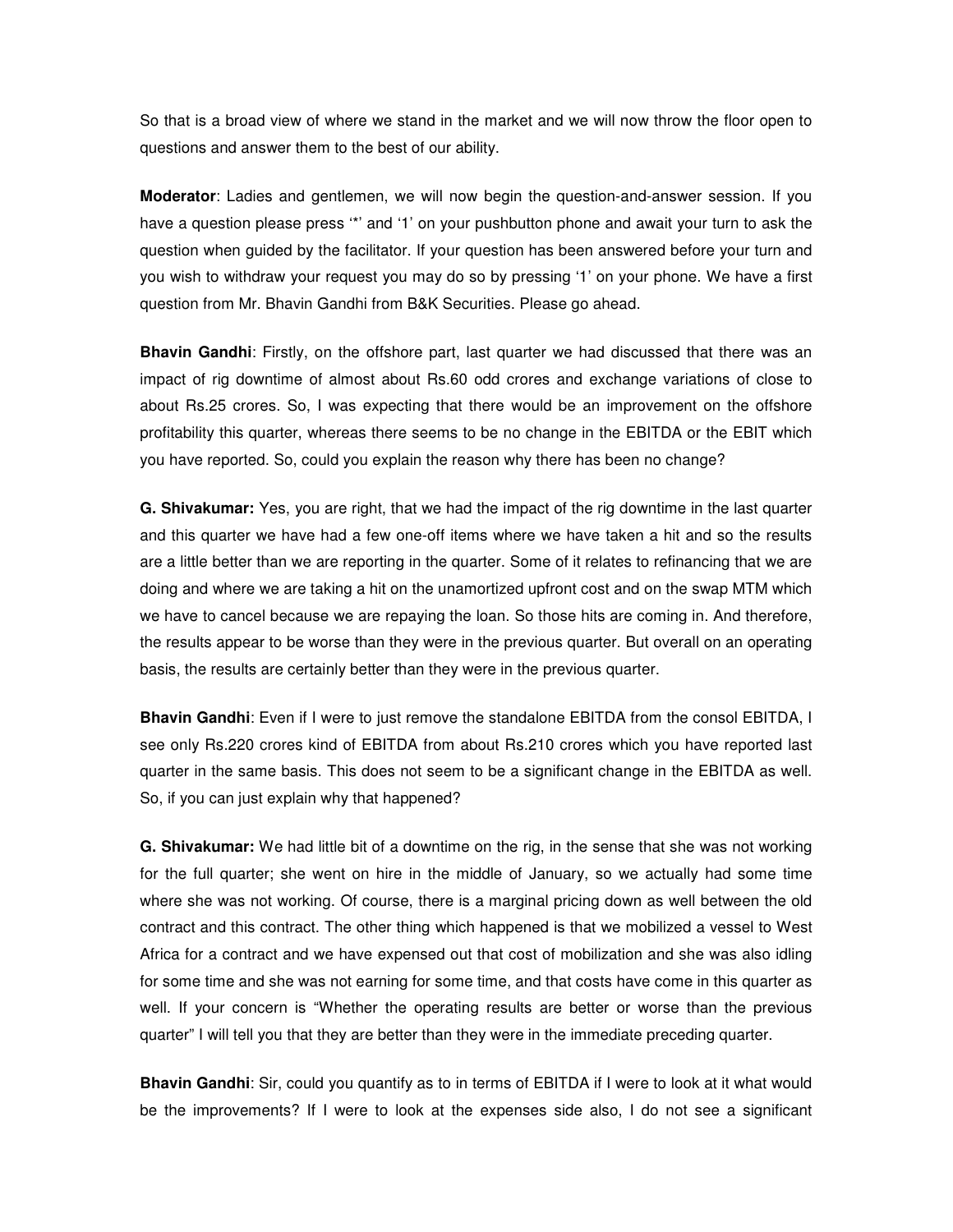change on a quarter-on-quarter basis and if I look at your operating days also it seems that offshore fleet utilization has been almost 94%. I am not able to reconcile the numbers somehow. The other part that I wanted to also understand is from last quarter again we have seen that the standalone NAV has been growing, but again the offshore NAV has marginally come off; it is very marginal but why aren't the cash profits adding to the NAV number? If I look at your declared number this time 550 is what you are saying is a consol NAV and 539 was a declared NAV last quarter, so there about a Rs.11 change, whereas if you look at the offshore….

**G. Shivakumar:** They have a much higher proportion of net dollar assets vis-à-vis dollar liabilities, so there is the exchange rate impact. In shipping, it is not the case, because we have large dollar loans and fleet value is not that much more than the dollar loans, but in onshore they have about 650 million of net dollar assets and they get affected much more by the exchange rate differential.

**Bhavin Gandhi**: On the balance sheet side, if I look at the standalone numbers, you have had a profit of about Rs.200 crores, and the net worth has come down by about Rs.194 crores. So there is Rs.400 crores impact that you have taken there. So what is this impact?

**G. Shivakumar:** This is just between March and March?

**Bhavin Gandhi**: Yeah.

**G. Shivakumar:** First of all, there is a dividend which is about Rs.160 crores provision; Rs.9 including the tax, Rs.150 odd crores, the rest is on the hedging reserve which is the MTM on the dollar/rupee swap which we have done on the long-term bonds, the other is also on the buyback which is some Rs.40 crores.

**Bhavin Gandhi**: On the utilization side, if I look at your coverage ratio for the next year, it seems to be pretty healthy in the offshore front and now that utilization for the quarter also has been pretty decent, in the sense that 94% was the offshore utilization and the rig has also started operations. Is this a sustainable number or this number would improve in the next quarter based on your coverage?

**G. Shivakumar:** We have repricing happening all the time. So, in this year 11 months which remain we have nine repricing of vessels, of which 3 in first half and 6 in the second half. So, there is quite a bit of repricing and it is anybody's guess how much time we have between contracts there. So, there is a substantial amount of utilization risk which lies there.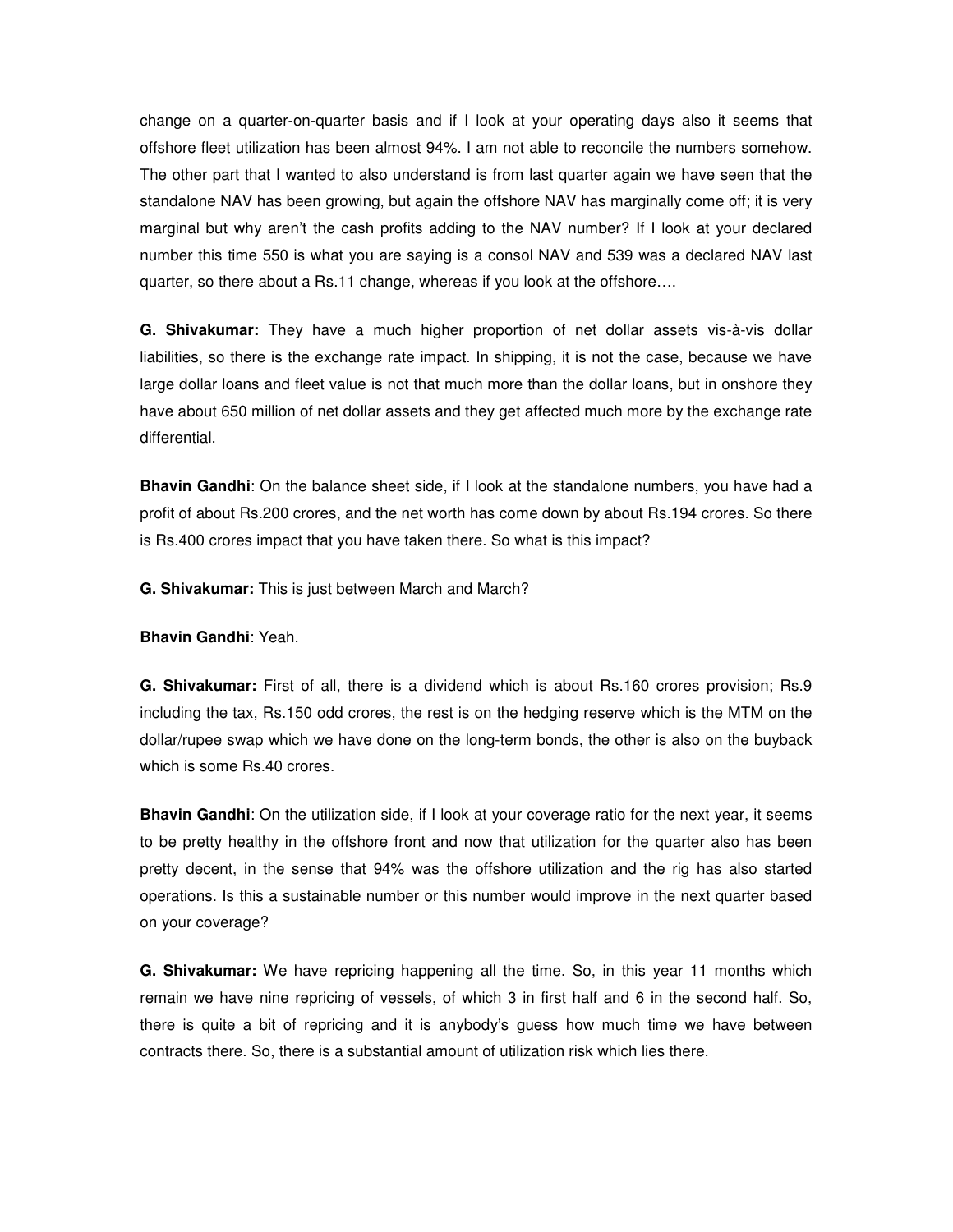**Bhavin Gandhi**: How have the rate behaved on a year-on-year basis now vis-à-vis same time last year in offshore?

**G. Shivakumar:** We do not see much of a change vis-à-vis last year. Again, market which is not very transparent but we do not see pricing happening lower at least one thing on a like-for-like basis.

**Moderator**: Thank you. The next question is from Mr. Deepan Shankar from IDBI Capital. Please go ahead.

**Deepan Shankar**: During the last quarter, we have seen Vessel prices across categories have increased. So, how do you see this moving ahead during the year?

**G. Shivakumar:** The two factors which went into Vessel prices increasing. One is that there was a lot of money which came in and started chasing assets, resulting in prices getting paid up. The second factor was that in Dry Bulk in late 2013 freight rates went up and therefore let people to believe that the turnaround was very close and therefore they paid up the rates. The same thing happened in crude which happened in very late 2013 in the winter and the rates went up immediately after that, and Product Tankers of course have been the early movers in terms of asset value movement. What has happened now is money is still coming in. So, we had about \$11 billion new equity which came in from the market last year in calendar '13. In Q1 of this year we have seen a similar run rate – \$2.6-2.7 billion come in. If money keeps coming in then it will chase these assets but there seems to be a little bit of investor fatigue because a couple of issues have got pulled, people who were IPO-ing, and some good names have had to withdraw because they were not getting the price that they were expecting. So that is one factor where there might be a little less money coming into the market in the form of equity. So debt is still available. The second factor is on the earning. And as I mentioned the earnings are now currently quite weak, so we are back almost on the Dry Bulk side at least on the smaller vessels – Supramax and Kamsarmax – almost back to where we were at this time last year in terms of rates, though the Time Charter rates are stronger, but the spot rates are almost back to where they were in April 2013. Most people are expecting a turnaround by the second half of this year maybe Q3. If that does not come through then the prices cannot hold at these levels. But if that comes through and it confirms that the recovery is indeed here, then you could see a further uptick in price. Similarly, on Crude; we had a little excitement in December-January where age went up to \$50,000-60,000 a day and they are back down to where they were before which is maybe \$10,000 a day and again if we do not get a spike in the winter of this year then there will be a disappointment and prices will drop, on the other hand if you get strong say August – September, then you could see prices moving up another 10% from here. So, these are the two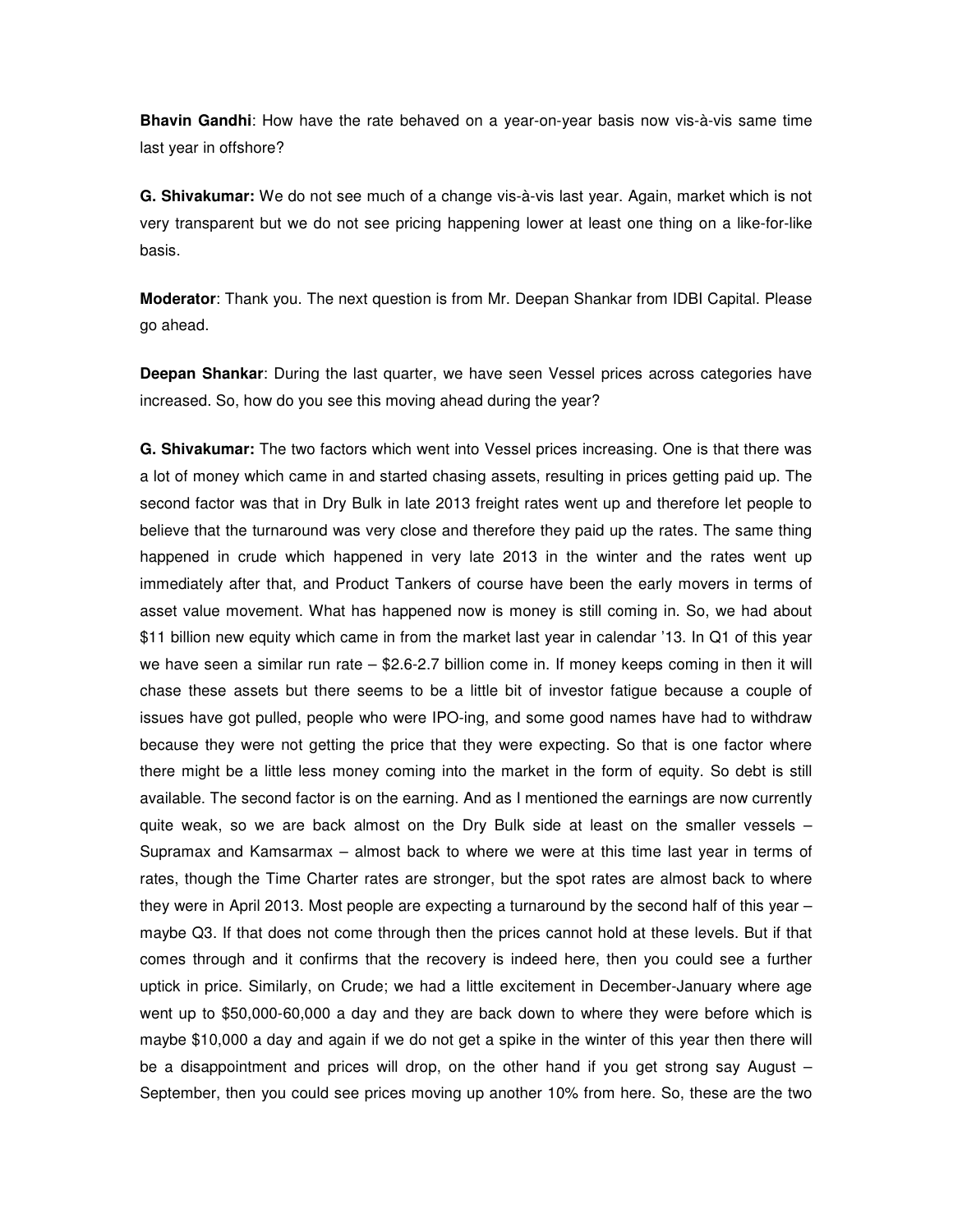factors really. Current spot markets do not seem to justify the value that we have, but people are pricing in a recovery which they are expecting to happen in the second half of this year. So, it will be critical to watch what happens at that time.

**Deepan Shankar**: We have seen WTO has been revising the global trade growth for '14 and '15 in a positive manner. So, how do you see actually the demand growth picking up over these two years?

**G. Shivakumar:** A lot of that trade growth actually is finished goods and we are a raw materials player, but trade growth on the Dry Bulk side is typically stronger, the demand typically would grow from 4% to 7% during the year. So we expect that to remain strong. Again, China is a big factor here; it is impossible to tell what can happen in China, but if China continues to grow at a reasonable rate we expect that Dry trade will grow at least 4-5% and maybe more than that. On Oil, people are talking about 1-1.5% oil demand growth and that should result in a reasonable amount of demand growth for Crude Oil and Product Tankers.

**Moderator**: Thank you. The next question is from the line of Himanshu Upadhyay from M3 Investment. Please go ahead.

**Himanshu Upadhyay**: Sir, can you give some light on what is happening in the Crude Oil segment? We are seeing a very strong ordering on VLCC side, where the new orders are still coming up, but in Aframax and Suezmax, not much ordering is happening. So, has there been a very drastic change in the market or the roots where the Suezmax and Aframax cater? What is your outlook on the two segments – let us say Suezmax and Aframax – where we are majorly present? Can you give some views on those two categories, and why they are behaving differently than let us say, VLCC?

**G. Shivakumar:** Basically when people want to bet on a segment, they bet on the first mover in the segment. So for instance, if people want to bet on the Dry Bulk market they would normally first move towards Capesize, because the first segment to recover is normally the largest segment and the first segment to move. So for instance, we saw Cape first going to \$40,000 from \$5,000 in August-September last year, and they moved first and they have the maximum leverage to the market cycle volatility, and therefore people when they say 'I want to take a call on this particular sub-segment', then they say, 'let me go for the one which has maximum volatility because in the recovery that will do the best'. Similarly, people go the VLCC. VLCC has first moved in early November, and they went up to \$60,000 a day. And it was only after that Suezmax and Aframax has moved. That is why first people tend to order VLCC and then they move to the next lower sizes. It is not any great change in the trade…of course, if crude people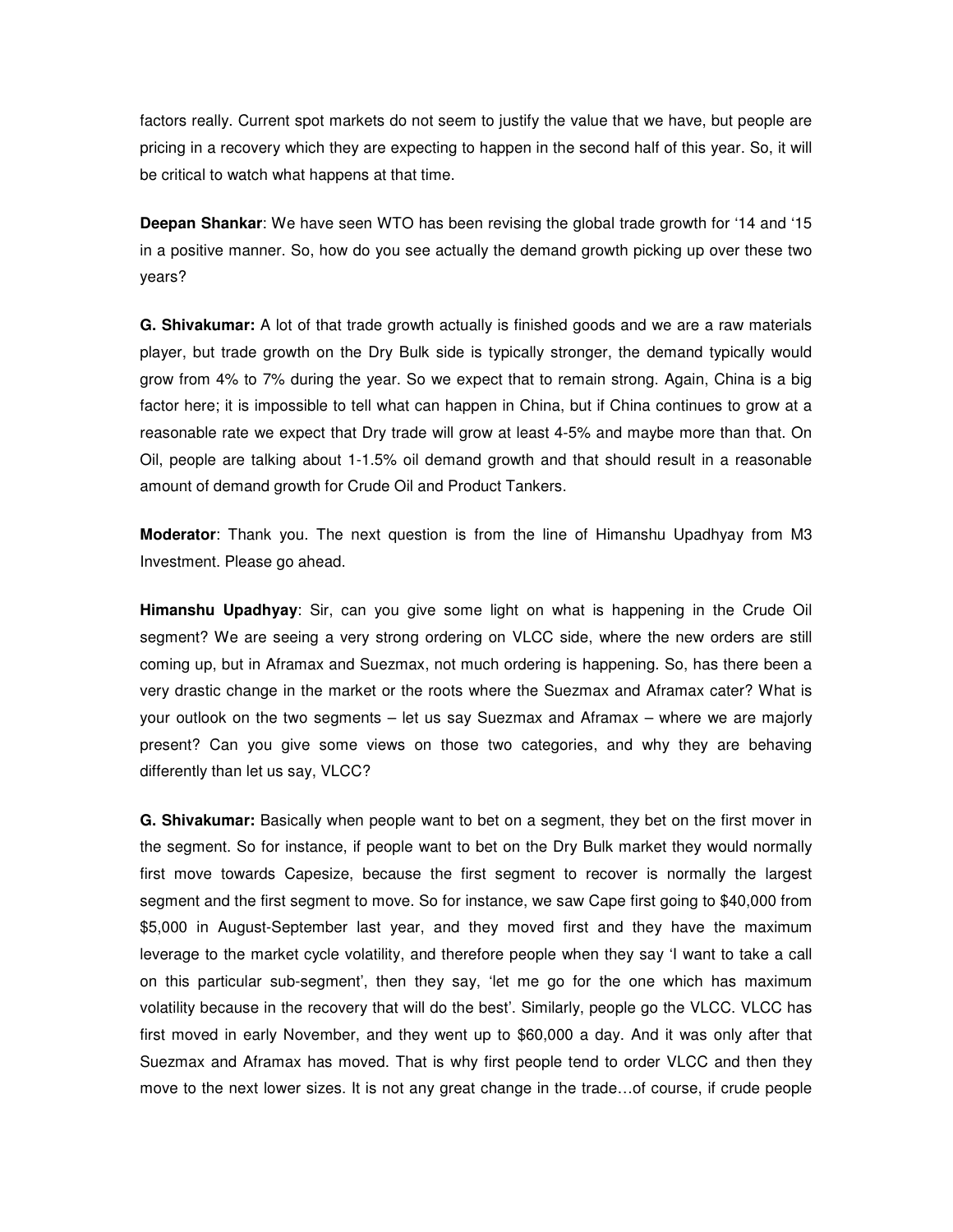will tend to go for the larger sizes, because they are more efficient for the longer- hauls, but this is a normal behavior where people tend to go for the large sizes to get the maximum leverage to a cyclical recovery.

**Himanshu Upadhyay**: Can you throw some light on gas carriers? In the large gas carriers, we have seen a very sharp rise in rates. So what is happening in that market? We were also to by that one more gas carrier which was to come. How does the business happen? Is gas carrier majorly a time charter market the gas carrier?

**G. Shivakumar:** That is a good point. It is a small business for us because we only have one ship and we are going to have one more ship but it is one of the parts of the business which remains very profitable. Again, this has been mainly affected by US LPG exports, and this is an outcome of increase shale gas production, etc., which is resulting in more production of LPG in the US and which is therefore getting exported. So, a 6-7 million MT per annum of additional exports expected to be coming out of the US. US exports tend to be a long-haul exports because a lot of the demand is in Asia and that is a huge amount of demand, and these will mostly be VLGCs. So there is very strong trade growth. There has not been much ordering of vessels in 2010 and 2011 which would be delivering in 2013 and 2014. Therefore the fleet growth has been quite low and against which you have big demand growth for LPG ship and therefore we saw the rate spike all the way up to \$100,000 per day in early April and they remain at 70,000-80,000 per day so at a very profitable level. So that business has been very strong on the spot market. Again, last year's average was probably somewhere around \$30,000-35,000 per day. So, also quite strong but the last month has been exceptionally high. Now, as a result of actually last year's action where we saw \$30,000 plus per day and the first quarter of this year also was at those levels or slightly higher. We have seen a lot of ship order. So the current world fleet stands at about 155 vessels, against this we have an order book of about 75 vessels, so which is almost 50% order book. So, we need to have a lot of demand in order to be able to satisfy this new order book, but a lot of projections of demand are talking of big increase in LPG exports out of the US which we will be able to absorb the 70-80 new ships in the next three years. So, it is anybody's guess how this could go, but as it stands today, it is a very strong market and it appears to have quite a bit of strength on it for the next few quarters, at least maybe not at these levels but definitely at profitable levels. So, what has happened also is that asset values have gone up substantially, maybe 40-50% in the last two years for these VLCCs. So, let us see what happens in the freight market as we go ahead. One vessel is already operating for the last 1.5 years. Second vessel which we bought last year will be delivered to us sometime in the next 3-4 months and then we will see what the market is and see what opportunities are there in the market for us.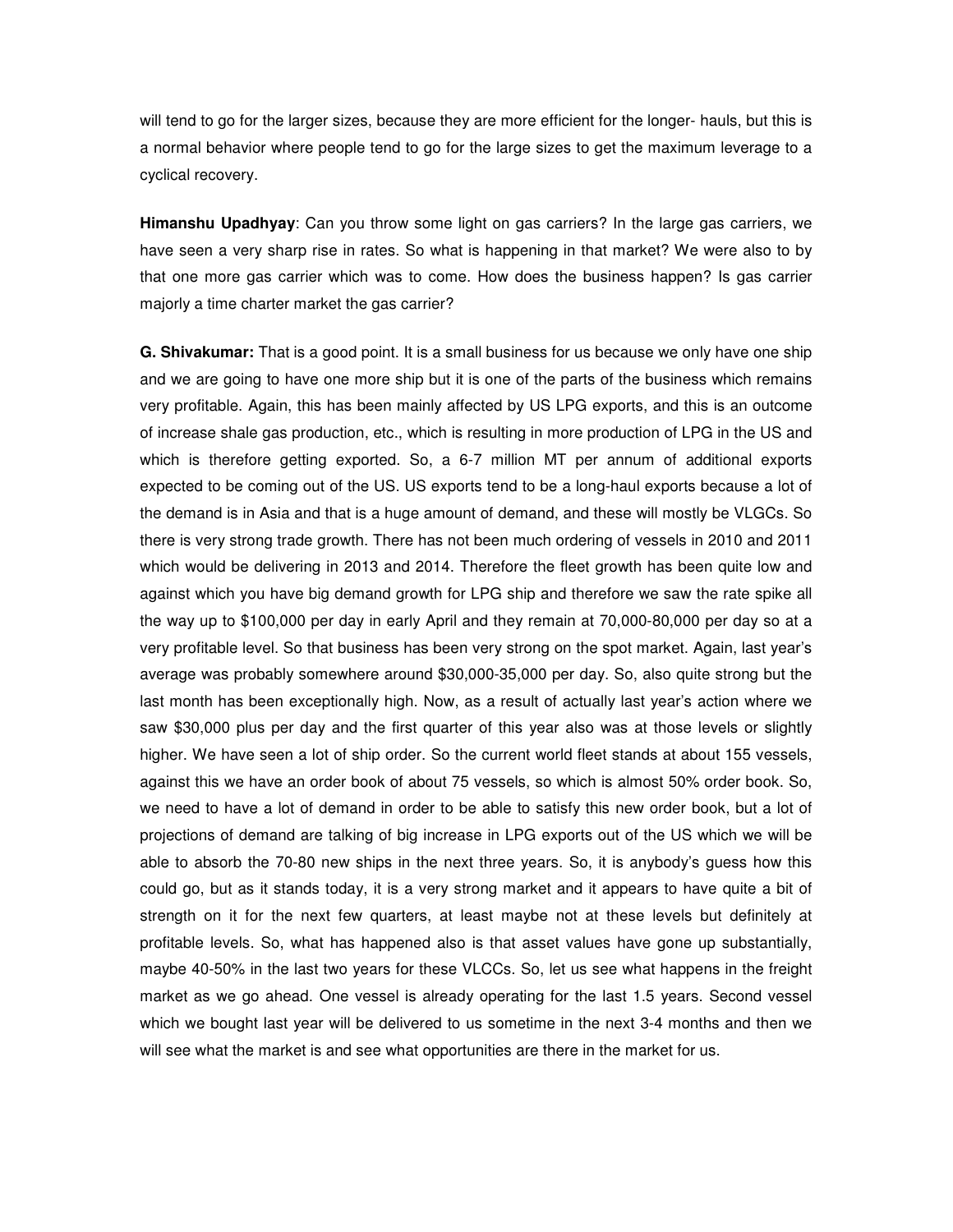**Himanshu Upadhyay**: My next question was on the Product Tanker side. So, how has been the market there? Let us say in the ton-mile demand in last one year or one and a half years, what is it expected in next one year, because there is strong ordering what was seen last year. How are you seeing the markets there? What is your read on the Product Tanker side?

**G. Shivakumar:** Product Tankers have slightly disappointed over the last few quarters. So they had a quite strong period in end 2012 and maybe first half of 2013, but after that I think the number of ships delivering has just been too much for the market to absorb and so we have had earnings coming off a little bit. So we will need quite a bit of demand growth to absorb all the ships that are coming in, a lot of ships have been ordered, so we are expecting fleet growth of maybe 4% over the next couple of years. So, we do not expect it to strengthen much from these levels, but not to weaken much either. So we think it will broadly be in balance at around the current level. I think the ordering has probably run ahead of the demand, and so we are not likely to get much stronger freight rates.

**Himanshu Upadhyay**: 4% what you said was per annum fleet growth rate?

**G. Shivakumar:** That is correct.

**Himanshu Upadhyay**: Can you give ton-mile demand projection? And for last one year how has it happened?

**G. Shivakumar:** I would probably put it at somewhere around 3-4% in ton-mile demand growth, and where we have had about 4% fleet growth. Projections – we would expect somewhere around 3.5-4% demand growth in ton-mile.

**Himanshu Upadhyay**: What would be the committed CAPEX for FY15?

**G. Shivakumar:** Literally, there is nothing much. All the ships are coming in FY16 & '17. Most of the CAPEX would be in FY16 & '17, which is almost \$200 million. We have the rig which will come maybe in FY15 or FY16; it is a little bit on the border line.

**Moderator**: Thank you. The next question is from Ashish Jain from Morgan Stanley. Please go ahead.

**Ashish Jain**: Sir, my first question is again on the Offshore business. You kind of referred to it in the call earlier, but the quarter-on-quarter margin, I am not able to understand, because last quarter also you indicated Rs.60 crores of hit because of survey cost and there were no downtime, and also because of currency. So I guess at least some part of that would not have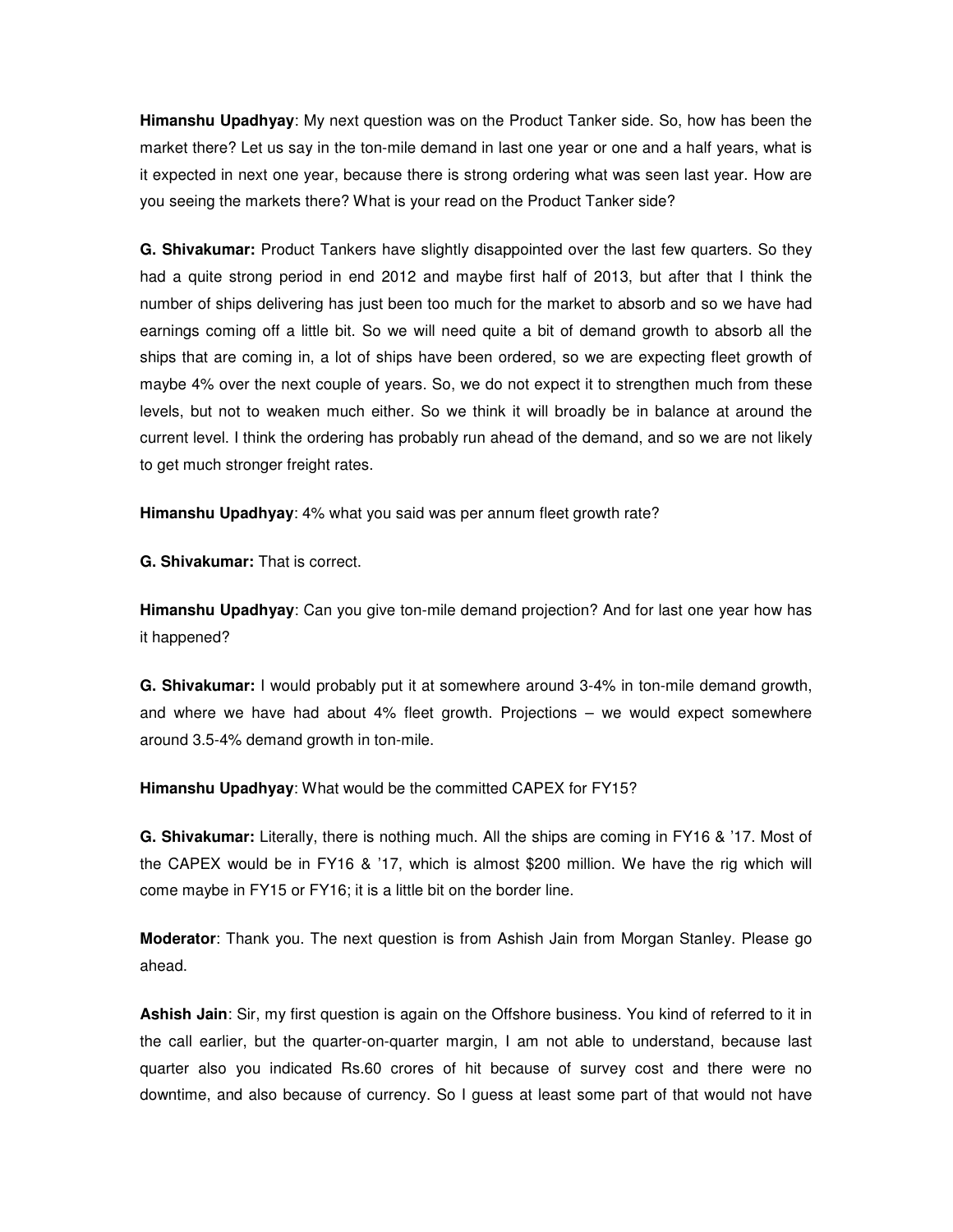been there this time around. And secondly, I think earlier in the call you said that one of the vessels has moved to a particular location. And if I remember right, last time also there were two vessels that were being moved. So I am sure their costs were there last time as well.

**G. Shivakumar:** Just in terms of rupees I would say there is an improvement of about Rs.20 crores in the EBITDA between Q3 and Q4 on the Offshore side. On a margin basis I do not know how that happens, but on a percentage EBITDA basis. But just in absolute EBITDA there would be about Rs.20 crores after you strip out the one-time items.

**Ashish Jain**: So, that is roughly Rs.10 crores in quantum or what?

**G. Shivakumar:** About Rs.20 crores.

**Ashish Jain**: The nature of that is what you told in the call earlier I guess?

**G. Shivakumar:** That is right, some operating expenses where we have to take some provisions, we have decided to take those provisions and provide for them in our expenses. We had some staff costs as well which we had to take a provision on.

**Ashish Jain**: Secondly, given your commentary on the ordering which is happening on the Dry Bulk side at an industry level, is there a case now that we might focus more on Tanker side from a new ordering perspective, especially given that Tanker Fleet growth has slowed down, the US shale gas thing you are saying the import decline is basically slowing down. On that backdrop, is there a case now that we might revisit the ordering on the Tanker side or something, because the sense I had got in the last 3-4 quarters is that we have taken a view that Dry Bulk segment is better placed structurally and hence we would focus more consciously on the Dry Bulk side as far as the ordering is concerned?

**G. Shivakumar:** Good point. We are fairly opportunistic in deciding on which business we want to invest more in. So, we would not mind investing more in Dry Bulk even now if the price is right. The other factor which has come in is that we have made a few commitments in Dry Bulk already, so we already have 5 new vessels charming the fleet and it is a fairly modern fleet, so our average age on the Dry Bulk is substantially lower than the average age on the Tanker fleet. Therefore, we do not really see a need to do anything more on Dry Bulk and it will be purely based on what pricing we can get on any assets that are offered. On the Crude side, you are right, the fact that supply growth is tapering off, is a positive and the last Crude Carrier we bought was seven years ago, so we have not invested in Crude for a long time. Yes, we might think of investing in Crude, but the problem is that the prices have gone up there as well. Again, summarizing what the factors are, if you look at demand growth side, Dry is much stronger. Fleet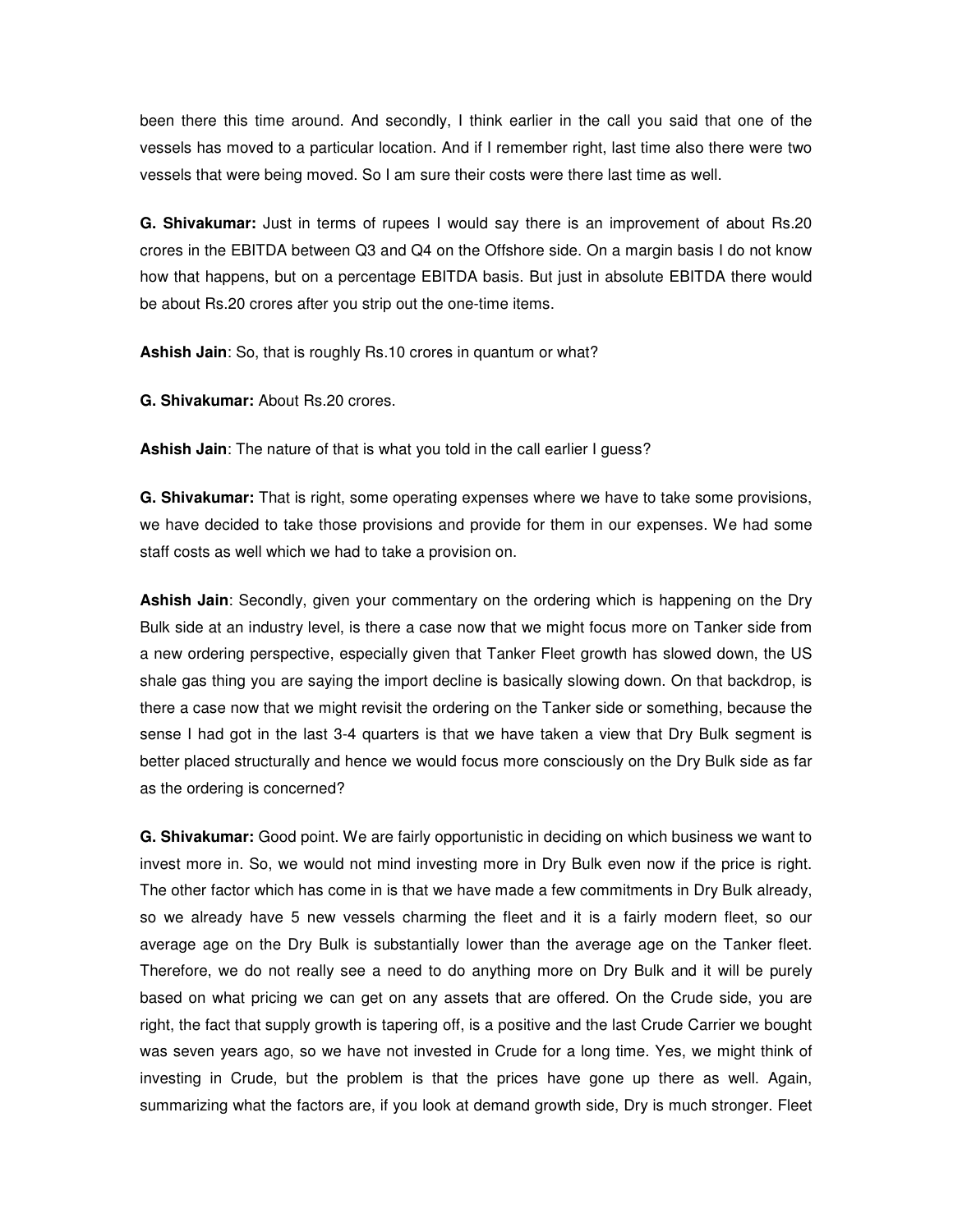growth also is growing at maybe 5% per annum. On the Crude side, demand is not growing much because anyway the oil demand itself is 1-1.5%. On the positive side, you have fleet growth which is going to be at maybe 1-1.5% over the next couple of years. Neither of them is looking more attractive than the other currently. So finally it will come down to what price you can execute it. And if we get it cheap vis-à-vis the value that we perceive in it, we are okay to invest in Crude and in Dry Bulk or for that matter even in Product Tankers. It is just a question of the entry price that we get. But, yes, the fact that there is low supply in Crude Carriers is significant.

**Ashish Jain**: Maybe go one step more on this; is it then safe to conclude that in your thinking structurally Crude looks a bit better today than it was looking, say six months back or nine months back?

**G. Shivakumar:** Yes, it does, the major factor is that the decline in US imports is slowing down very-very dramatically and it was thought to be a structural decline which would go all the way down to zero and now it appears that it will not go down to zero, and it will stop at current levels or maybe a little lower based on the specifications of the crude. So basically that was an oversimplification which had happened earlier which I just said that US will keep producing Crude Oil and therefore will not need to import Crude Oil. Now, it does not look as bad and therefore the supply side story does not look too negative. We are still to see it turning out positively. So it is tough to put a scenario in which you have say 3-4% demand growth. So we are not yet able to see that, but at least one negative has been removed from that situation, and of course on the positive side you have the low fleet growth which we expect for the next couple of years.

**Ashish Jain**: On the offshore side, you said that there will be 9 vessels that will be repriced in the current year. Are we already kind of done on contracts on this, because none of these will be rigs I am sure, all of these will be like…?

**G. Shivakumar:** No, these are not done yet. Most of these will have to get new contracts. There is also one rig which is repricing at the end of this year.

**Ashish Jain**: And that is still open… that is not contracted yet?

**G. Shivakumar:** No, that is not contracted. This is not the new rig, this is a rig which is coming off of five-year contracts.

**Ashish Jain**: Where are the rates today versus where these vessels are currently deployed at in terms of rates again?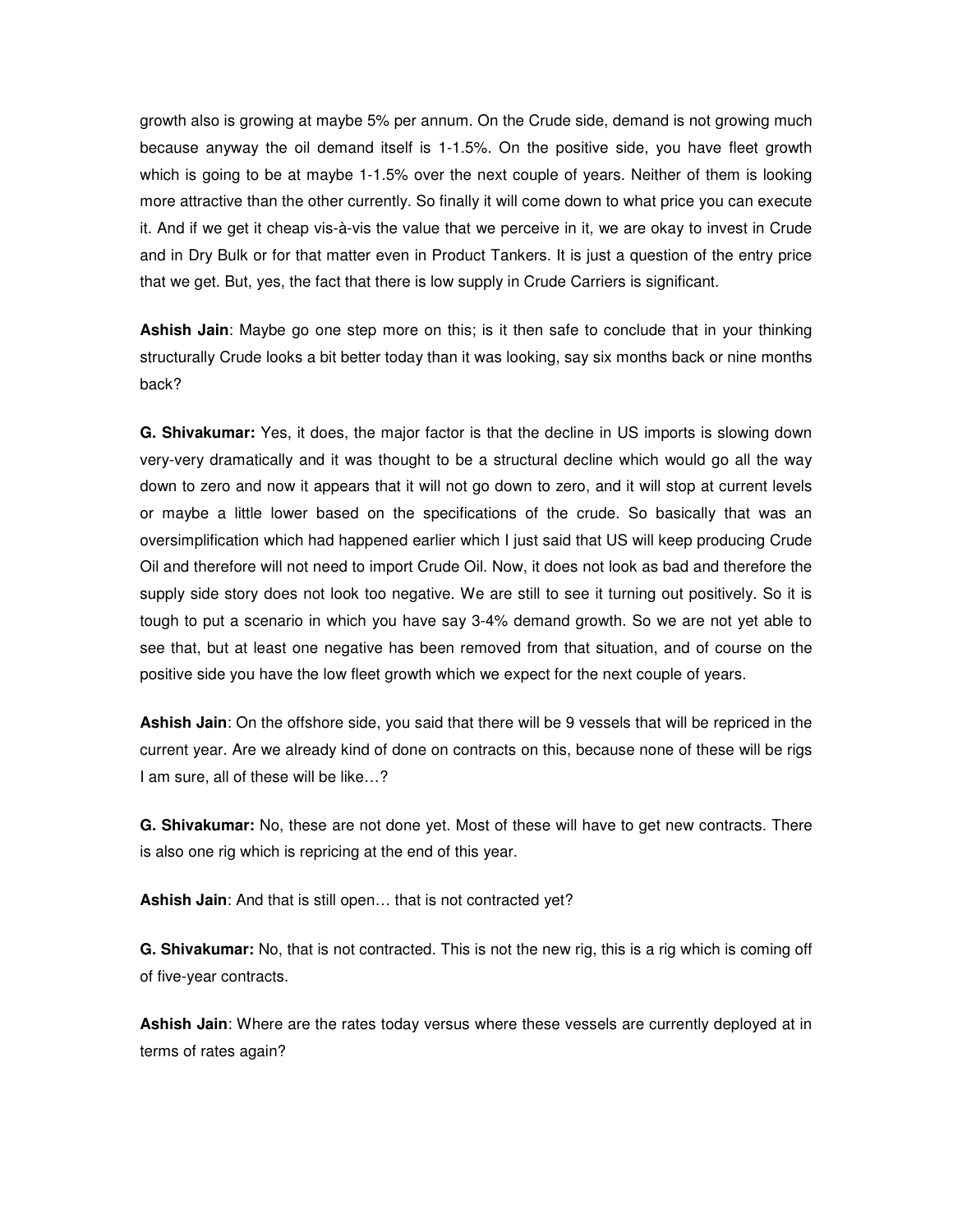**G. Shivakumar:** This is not the new rig, this is the rig which is coming off a 5-year contract. Rates are actually substantially similar to where they were before, so not much change on the vessels again….

**Ashish Jain:** Rig would be lower?

**G. Shivakumar:** Rig, because of the time of fixing last time, it was 2008, when this rig was last fixed, market rates are certainly lower than they were at that time, now it remains to be seen what rates they get fixed at, because there are a lot of local factors also come into play here.

**Ashish Jain:** The rates on the rigs are about currently 20% lower than where this rig was kind of contracted earlier in 2008?

**G. Shivakumar:** I would not say currently, because there is no recent pricing happened, but the last pricing which happened was almost 20% lower which happened in the Indian market for a term contract of 3 or more years, was almost 20% lower than the fixing of 2008.

**Moderator:** Thank you, Sir. We have our next question from Mr. Prateek Poddar from ICICI Prudential, Mr. Prateek please go ahead.

**Prateek Poddar:** I do not know whether this was answered earlier, I logged in a bit late. Sir, if I just see, the asset prices have started moving up, but if I see the day rates, the spot rates have not moved up. So how should I interpret this as?

**G. Shivakumar:** Yes, asset prices are running ahead of recovery, so we would like to think of it as smart investors coming in ahead of a freight rate recovery, or you could think of it as general liquidity chasing assets. We hope it is the first, and not prices being bid up irrationally.

**Prateek Poddar:** What is your view on this?

**G. Shivakumar:** The jury is a little out on this; there are quite a few people who think that, it is likely that there will be a recovery in freight rates, the current freight rates it was seasonal low, you do not expect this quarter to be high in any of the top segments that we operate in, therefore, you will have to wait to see what happens in H2 of this calendar year to really know whether the recovery is taking hold or not, and that is when we will know, I think there is a reasonable chance of a recovery, certainly rates should be better than they are now, and we have reasonable amount of confidence that rates will be better across all these sub segments than the averages of 2013. So we think that there is a recovery in place. Now the question is the strength of the recovery and whether the strength of the recovery justifies the price increases which we have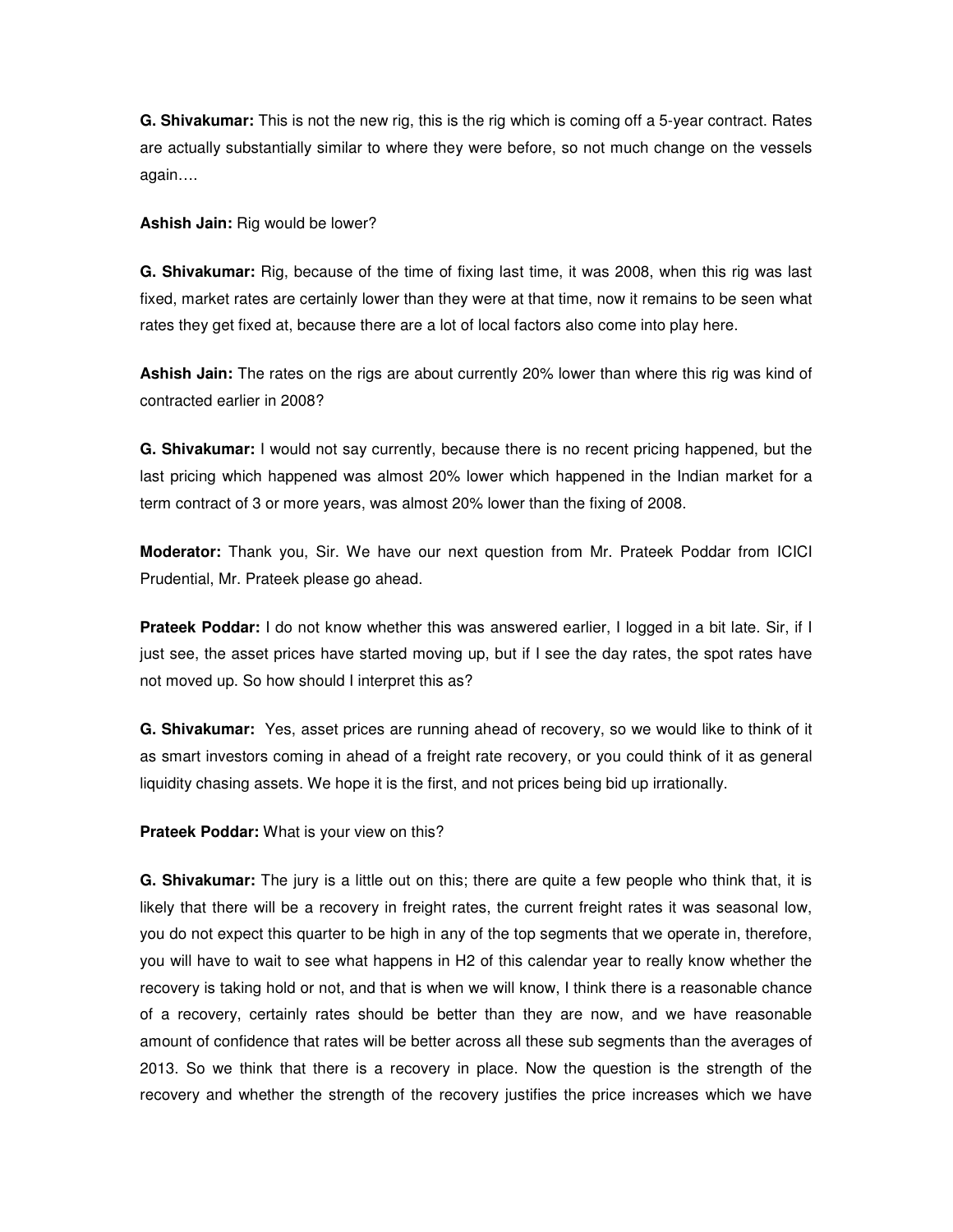seen, because we have seen 20% to 30% price increases across the board, sometimes 40% price increase. So the question is whether the strength of the freight rate recovery justifies the asset price increase. Now that is anybody's call. There might be a little bit of additional pressure which has come in due to the liquidity chasing the assets, but it is really tough to tell what a ship is worth, at the end of the day, it is worth what the market thinks it is worth, you cannot say that this is what 5-year old Suezmax should trade at, there is no such intrinsic value really.

**Moderator:** Thank you, we have the next question from Jinit Mehta from B&K, Jinit, please go ahead.

**Jinit Mehta:** When exactly is Rig Chitra coming up for repricing sir?

**G. Shivakumar:** She started a contract in November 2009, so five years end in November 2014, and then she has to do her 5-yearly survey, so that will take some time off, so she will start a new contract, whichever contract she gets, very end of this year or very early next year.

**Jinit Mehta:** Probably a month or a month and a half will be lost between the two contracts?

**G. Shivakumar:** The last time we took two months.

**Jinit Mehta:** Broad outlook on the OSVs if it is possible?

**G. Shivakumar:** Broad outlook is fleet growth continues to be very strong, which is not good news, so expecting gross deliveries of maybe 10% on the PSV side, on the E&P budget side people are expecting budgets to get cut, we have seen 10% plus growth in E&P budgets in the last two years, this year people are talking of closer to 5 or 6%, which is not good news obviously, but within this quite a bit of variation on how much of this could go to the offshore E&P spending, so there a couple of market participants or research people who say that it is 3 to 4% in offshore and more in onshore and there is at least one market participant who says that offshore will remain at 9% to 10%, and onshore will actually be slower in terms of E&P growth, but broadly message is that spending is likely to be lower, spending growth is likely to be lower than it was last year and therefore maybe affect pricing, but you must remember here it is not a global market, pricing is most affected by local factors, so this is a very broad brush indication, but it is not an indication of what can happen to the rates.

**Moderator:** Thank you, we have our next question from Mr. Krishna Raj, individual investor, Mr. Krishna, please go ahead.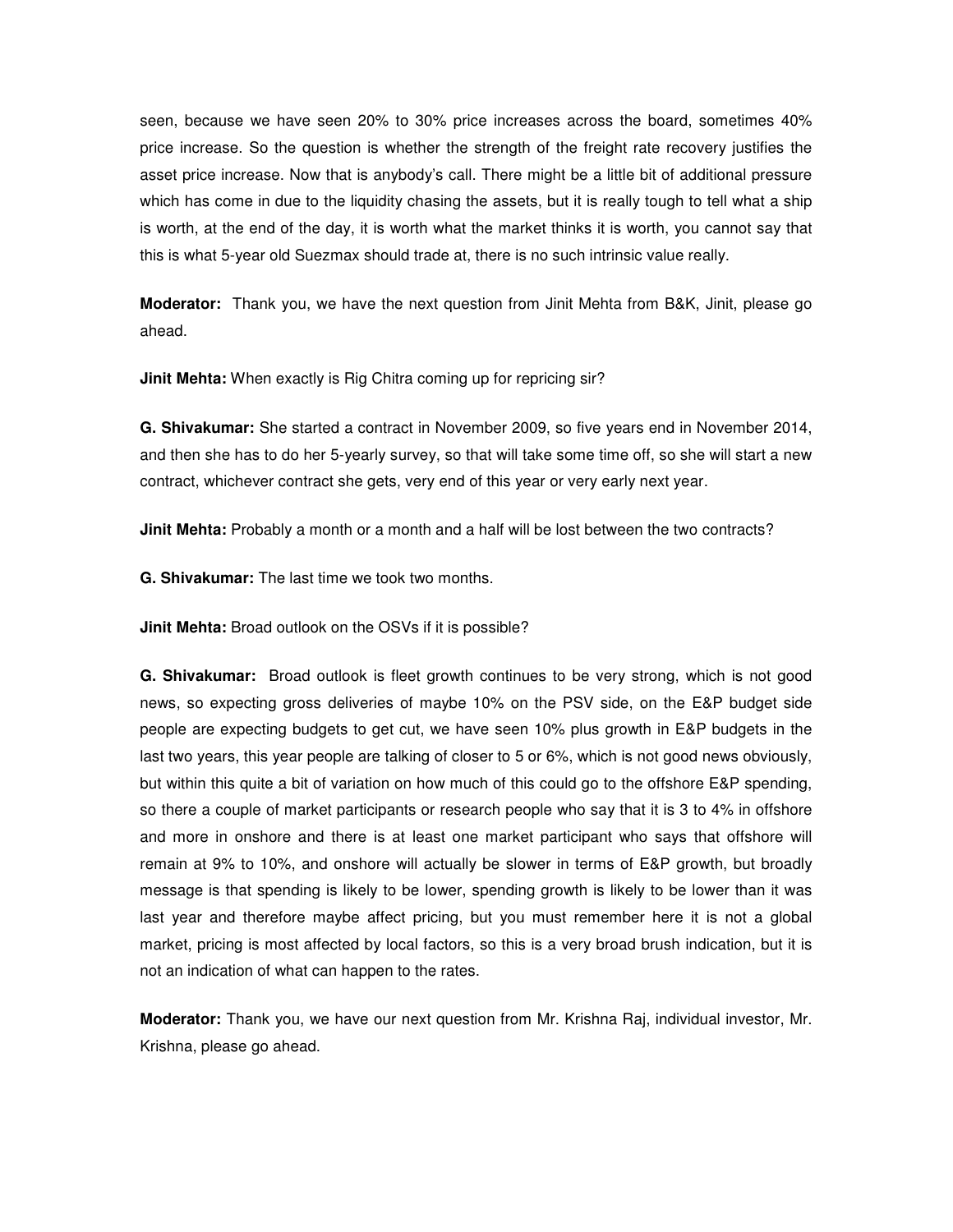**Krishna Raj:** I have two questions, one is an accounting related question, which is that you know, you are carrying substantially higher value of ships in your books versus its market value, and I was hoping that the impairment testing would have captured it this year, it has not done that, so I just wanted to know why, and I will just come to my second question after this.

**G. Shivakumar:** Yes, there are some ships which are substantially higher in book value vis-à-vis their market value, and yes you are right, we do the impairment testing, in fact we do the impairment testing every quarter, not just at the end of the year, and after doing the impairment testing by the same method as we followed since 2007 or 2009, there is no impairment.

**Krishna Raj:** So the impairment testing process was not changed.

**G. Shivakumar:** It has not been changed, and the other thing is that actually the overall fleet value, and you will see that after quite some time we are now at book value more or less equal to NAV, which means that for our overall portfolio the market value is not below the book value.

**Krishna Raj:** Just for the fleet, on a portfolio basis, that is true.

**G. Shivakumar:** Yes, there are some ships which are substantially lower, where the market value is substantially below book, but this is compensated by vessels where the market value is substantially above the book value, again we don't apply the impairment test on a portfolio basis, we apply it on an individual vessel basis, but I just wanted to point out that we have come from a situation where NAV was much below so one year ago our book value was still at like 320 to 330 rupees a ship, and our net asset value was below 250, so there actually on a portfolio basis we were lower, now we are back to around book value on the entire fleet.

**Krishna Raj:** That is good, my second question was more management related, see if you look at the return on equity on the shipping business, you know, it has been hovering around, about 1 year ending March 2010 to this year about 8.75 and you know at the same time the shipping business is sitting on substantial cash, 3000 crores, 4000 crores, 3500 crores, you have been returning part of debt, now I am just wondering how does management view this situation of continuously low ROEs while sitting on substantial cash.

**G. Shivakumar:** Yes, the ROEs have been low over the last five years or so, because of where the market cycle is, and it is precisely for the reason that ROEs are low that we need to keep a substantial amount of cash, because we have commitments towards the debt that we have taken on the existing vessels, yes, we have vessels which are not performing as they should in terms of the returns that they provide, though, truth be told, most vessels if you look at them at the time of investment would not be showing more than a 10% return on a projection basis, but in order to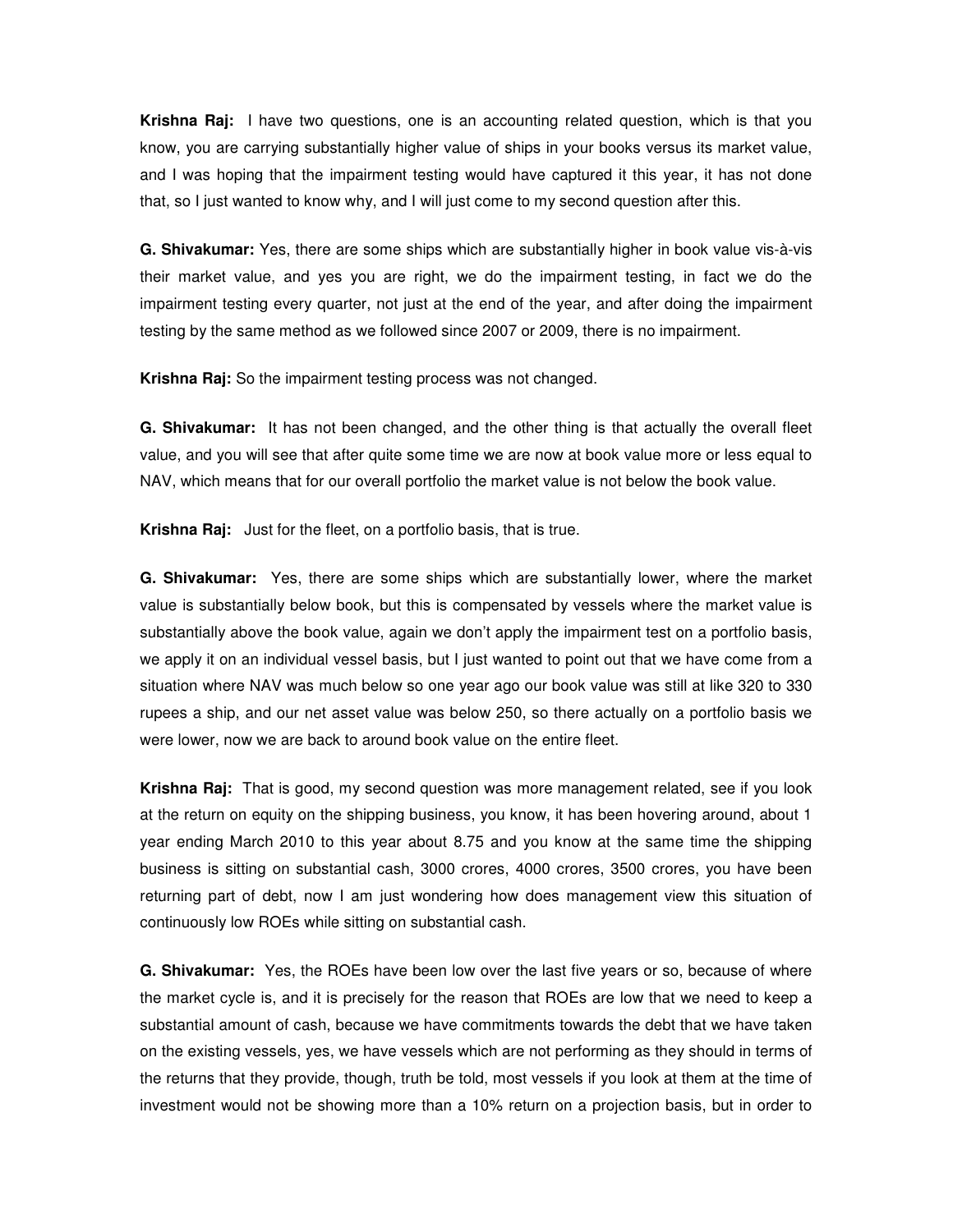run the business, and to run the business even at these low ROEs, you need to keep a substantial amount of cash, now that is certainly not 3000 crores, just to preempt your next question, but in order to be able to invest in a market where ROEs are very poor, which is where you will find great opportunities to invest in cheap ships you need to keep that money all the time, and you need to keep your balance sheet under leveraged at all times, so for instance in the last 18 months, we have invested in a couple of second hand ships, three second hand ships, one gas carrier and two product tankers, which are doing reasonably well, and probably up in market value since the time we invested in them, we have invested in six new building vessels and one second hand gas carrier, all of which are probably up in value to different degrees since the time that we invested in them, and at the time that we invested in them, if we just put the current market of that time you would have seen a very, very poor ROC, in fact you would have seen less than 5% ROC, but the fact is that shipping as a business makes money, shipping investments tend to make money when you invest in them in the low markets, the investments that we are struggling with, which is the ships that you are talking of, impairment testing etc, all those investments were made at a time when we were producing 40% return on equity, and those are not the best investments to make, the really good investments you can make in shipping are the ones where you make them when there is a very poor return on equity on a current market basis, and that is why we need to keep cash, now the question is whether this has to be 3000 crores or 2000 crores or 4000 crores, and we believe that this is the amount of cash that we need, we have also committed CAPEX of \$200 million, we would look to invest more, unfortunately we have not invested as much as could have, we had a few more orders for vessels, which were placed in early last year, very late 2012, which unfortunately could not happen because there was some issues with the yard, so we would have like to have made more commitments in the low part of the market, more than just this 200 million dollars, that we have done, rough CAPEX that we have currently, and we would have liked to utilize more of the cash, but the market just moved too quickly for us and we were not just able to execute within that timeframe. So, yes, we kept the cash and we are still keeping the cash for a good reason, to be able to invest when prices are low, but we invest it, some of it, we also invested in the buyback, which we think would have added value if they had managed to execute it fully, unfortunately in most cases, the vessels as well the buyback the price, just moved too fast for us to able to execute fully. So we still think that we need to have a substantial amount of cash, and to reiterate again, whether the current level of 2800, 2900 crores is fully required is not, no, it is not fully required, but we still need a reasonable amount of cash for an operation of our size, because the markets are just so volatile, that you need to keep that money in reserve at all times. But, yes we could have easily invested another couple of million dollars, and we would have been comfortable.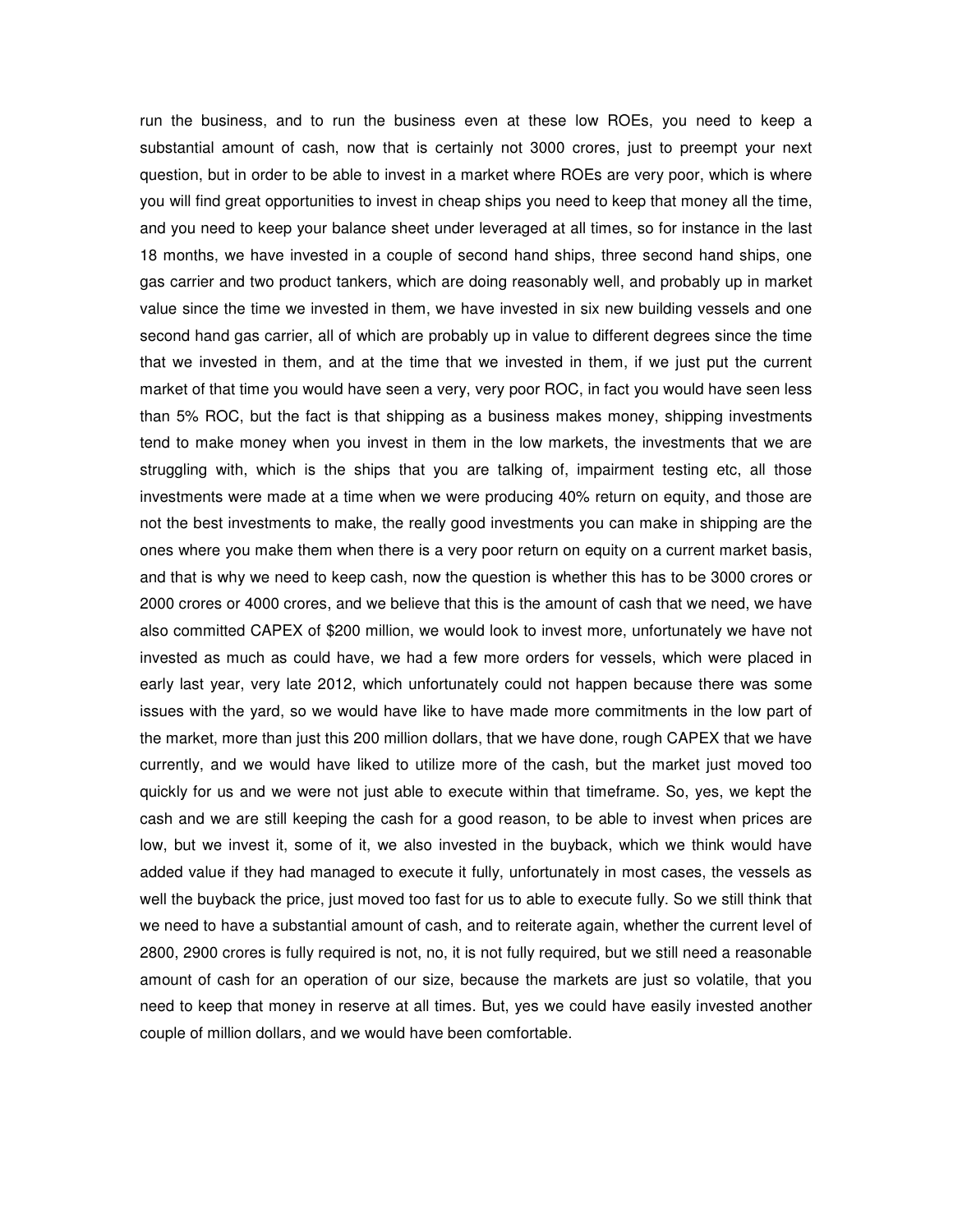**Krishna Raj:** Sure, thanks, that is a very comprehensive answer, so when I compare this cycle to the last cycle that the firm would have faced, you know, how is this cycle panning out, is it longer and more painful on course, from the firm's point of view?

**G. Shivakumar:** Sure, it is not any longer, the last cycle was probably in the 90s and very early 2000s, so that was a longer down cycle. The issue that we have is, our equity has built up very substantially in the last up cycle, because that was a real super cycle, from 2003 to 2008, and as a result the return ratios have fallen much more and they were much healthier in the late 90s and early 2000s, so one thing that we find painful is the amount of capital which is coming into this business, which is building the prices of assets very quickly, and therefore not letting us invest at the low markets. So that is one thing which we find different from earlier cycles that there is a lot of public money into the business, private equity, public equity, hedge funds, all coming into the business, and probably as a result of the low interest rates, and the huge amount of liquidity that is available, their rate of expectations, either their return expectations are lower than ours, which leads them to pay a higher price or their earnings expectations are higher than our, which makes them much more positive on those assets, so that is one thing where we find that it is more painful than the last down cycle that we went through.

**Moderator:** Thank you. We have a question from Mr. Ashish Jain from Morgan Stanley, Mr. Ashish please go ahead.

**Ashish:** Sir, I just had one housekeeping question. Of the offshore vessels, how many today are deployed in India.

**G. Shivakumar:** 13 are deployed in India.

**Ashish:** Which is among the vessels, because rigs are all in India and US.

**G. Shivakumar:** One moment, let me just think. Yes, 13 in India.

**Moderator:** Thank you, we have our next question from Mr. Rajesh from Anand Rathi, Mr. Rajesh please go ahead.

**Rajesh:** Hi Sir, as you have mentioned that H2 will really be able to understand really how the business cycle is looking at, but if you look at from the exports that are happening to China basically from Australia, or if you look at the iron ore and both also from the coal side, those numbers have been pretty good, and import numbers have also been pretty good, so what is your assessment on that front?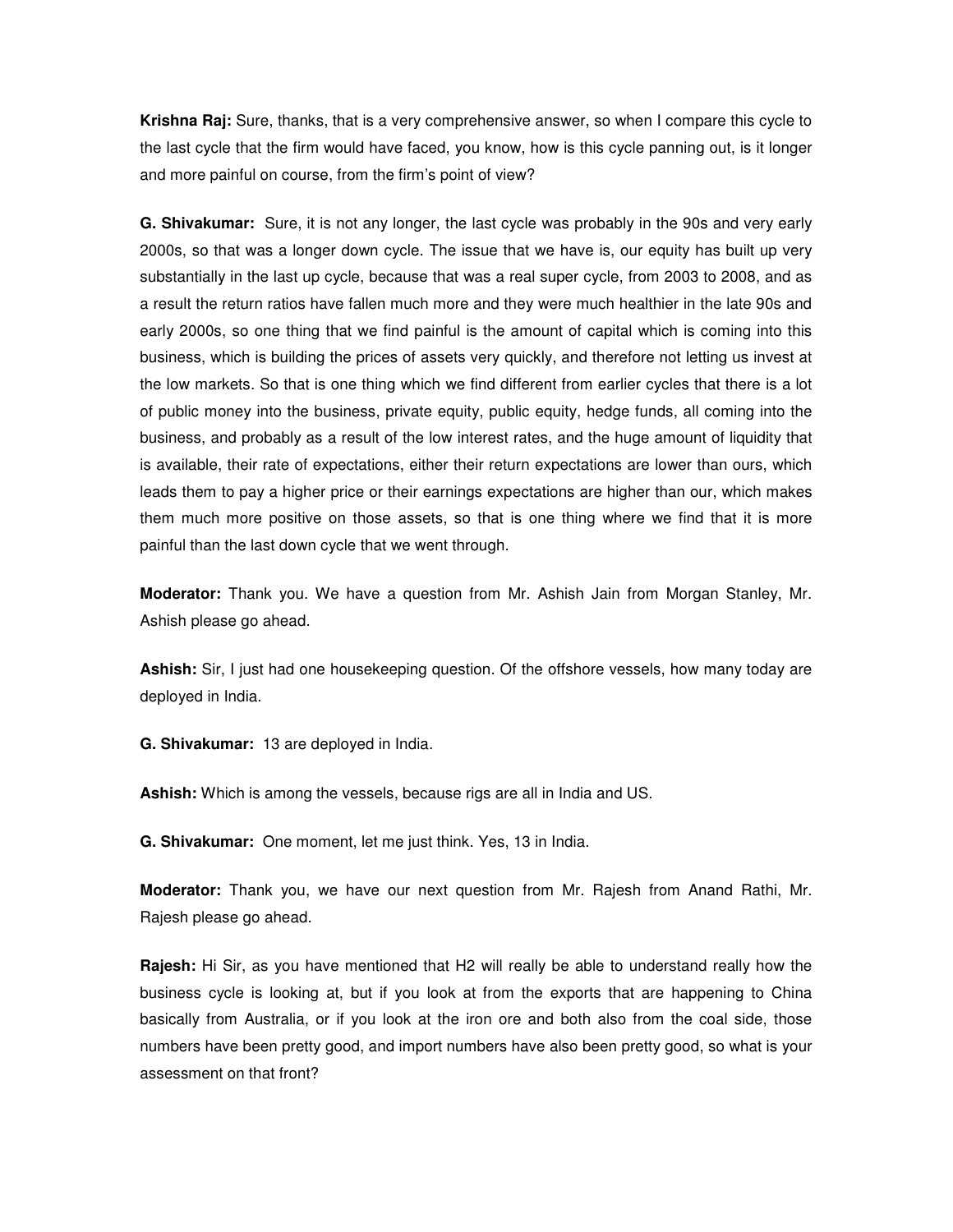**G. Shivakumar:** Yes you are right, that exports to China have been pretty strong, so that is a positive, the one thing that we have seen, even though Chinese steel production is not growing much, it is based on reported numbers, their iron ore imports have been growing very strongly, just on one set of numbers that I have seen, the steel production grew by 10 million tonnes in Q1 and their imports grew by 30 million tonnes, of iron ore. So, there is again also an element of inventory building, so inventories currently are at about 109 million tonnes, so vis-à-vis about 90 million tonnes at the end of last year. So that is the other factor which is there, you don't know why these inventories are building up, there are reports that some steel mills are having a little bit of trouble, they are in some financial trouble, so iron ore imports into China have been strong, but unfortunately they have been going into building up inventories, which is just taking from future demand.

**Rajesh:** But Sir, then if I look at apart from iron ore also, if I look at the agri imports also, those have also been particularly strong for the last four to six months, basically the domestic products have been substituted, that is what is the understanding. I can understand the inventory point of view, but when you already have a fleet, which is being added, five new vessels which are joining here on the dry bulk side next year, is there some assessment as such regarding the demand part when you talk about the 4% demand growth. This volatility will continue for some more time at least, that is what is your thinking is on the asset prices and the freight side.

**G. Shivakumar:** First of all, out of our order book of dry bulk ships – two are coming in calendar 2015 and three are coming in calendar 2016, just to get that out of the way, and so far it has turned out that the freight growth has been as expected, so as I mentioned that iron ore imports into China has been growing substantially, so freight growth has been pretty strong, we don't see any reason why it would come down, the environmental regulations in China as well will tend to favor imports of commodities like iron ore and coal, because it is just so much more power intensive to use poor quality iron ore and water intensive as well, and therefore we believe that there will be some level of substitution below that 90 dollars per ton on iron ore, and that is why we believe that the trade growth will continue to be strong, and the supply side is easier to estimate, so 4 to 5% fleet growth I think is more or less there, and we can be fairly confident that it will not be more than 5% in the next couple of years, maybe closer to 4%. So that is where we are coming from.

**Rajesh:** Okay, and Sir, any thoughts, looking at the domestic economy, it has been weak, so you think that the exports out of China also will be similar, depicting similar trend, whatever is building up into the inventory, that has to be exported, the numbers on the steel side, that is what they are showing, or on the aluminum, on the metal side, at least they are showing that way.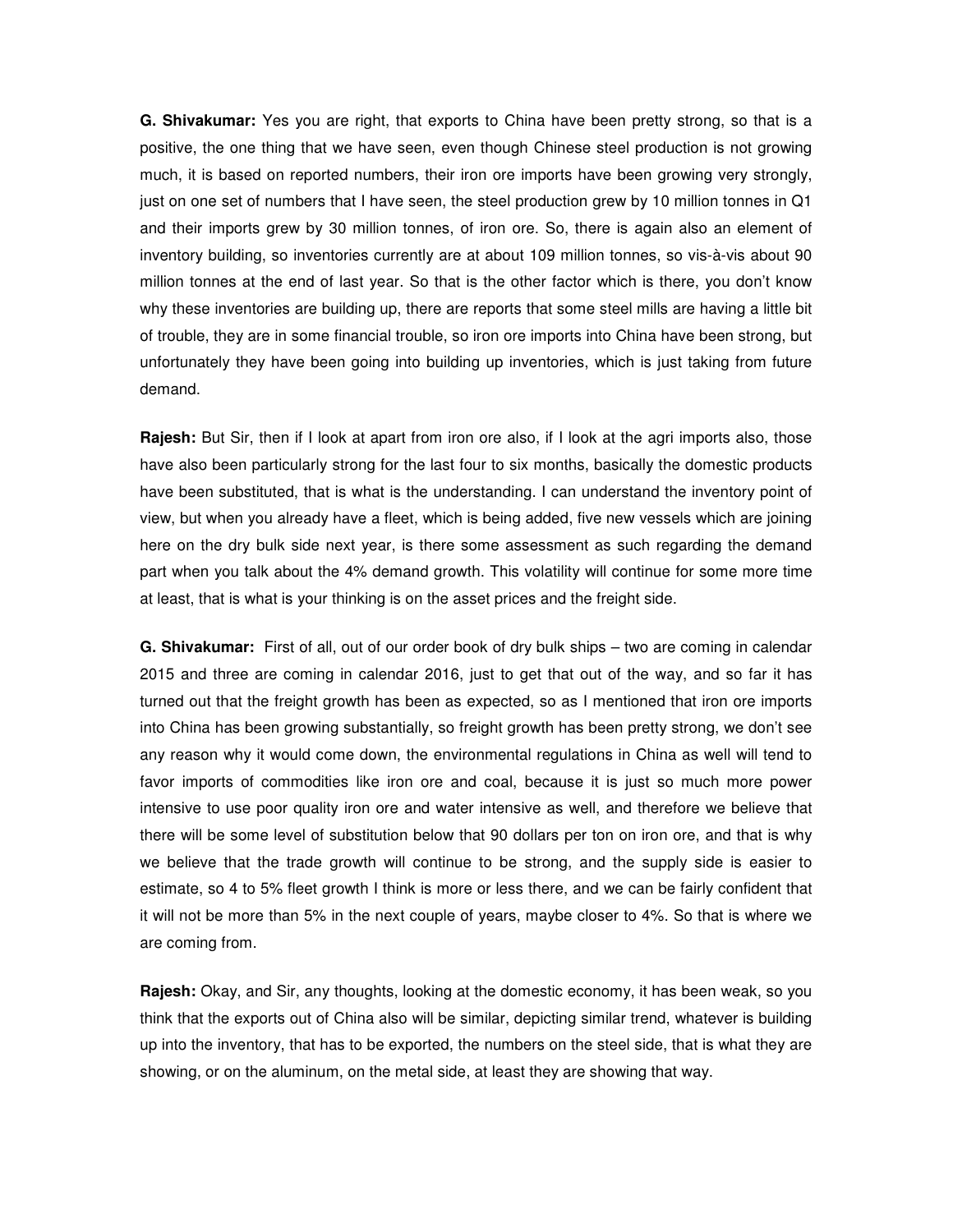**G. Shivakumar:** We have not seen much of that, because we have seen cargoes going in there, but we have not seen much of an export demand out of China, so I don't expect it to be a big factor, at least it is not a factor that we are following currently. What it will do is, all these inventories building up, will just take away from future demand that is all.

**Moderator:** We have the next question from Mr. Himanshu Upadhyay from M3 Investments, Mr. Himanshu please go ahead.

**Himanshu Upadhyay:** My question is on the jackup rig. We have currently all three rigs in India and the new coming rig is also positioned for India only. So would we like to diversify or will it be always beneficial for us to be in India only? What is your view on all major assets being deployed only at one customer, in one geography? The second part is two years back there was a huge ordering of jackup rigs at Chinese shipyards. So what is the situation and are they delivering on time, are you expecting any downward movement in that particular space from the charter rates for jackups?

**G. Shivakumar:** I will take your second question first, on the Chinese, the ordering of new jack rigs, I wish it was only a factor two years ago. So last year we had almost 80 jackup rigs ordered, of which 50% were ordered in China, this year, in year-to-date, that is in the first four months or so, we have seen 20 or 22 rigs ordered, so the ordering continues to be pretty strong, we are going at a run rate of about 60 to 70 rigs being ordered. Ordering continues to be quite strong, again these rigs will come in 2015-16-17, whenever. On the flip side, of course, I have mentioned earlier, there are a lot of old rigs, which require to be replaced, there are about 200 old rigs, which should go because they are less efficient than these modern rigs. So that provides a little bit of a safety net for people who are operating modern rigs, and therefore we do not expect the market to come down very substantially from here, maybe marginally, but maybe it could go up also, again I mentioned earlier, that most of these pricings depend on local factors in a lot of markets, so what is the specific competition for one particular tender, etc. So it is tough to see what impact it could have. Yes, it is bad news that a lot more jackups are being ordered, but on the other side, you have a lot of rigs that have to go. Then coming to your question about India, yes, we have 3 rigs in India and our fourth rig is also going to come to India. In theory, we would like to have some diversification of customers. ONGC is a very large customer for jackup rigs in the world itself, and we have no issues with operating in India or with ONGC, and therefore, we are happy to operate here. We are always looking at opportunities. So in the rig which is coming up for pricing, we are looking for opportunities elsewhere, as well. So, in Asia, we are looking for other tenders where we can employ our rig. Again, it will come down to who offers the best rate or where we can get the best rate and the best tenure, because you also need to look at… one of the things that the national oil companies offer you which the smaller private companies do not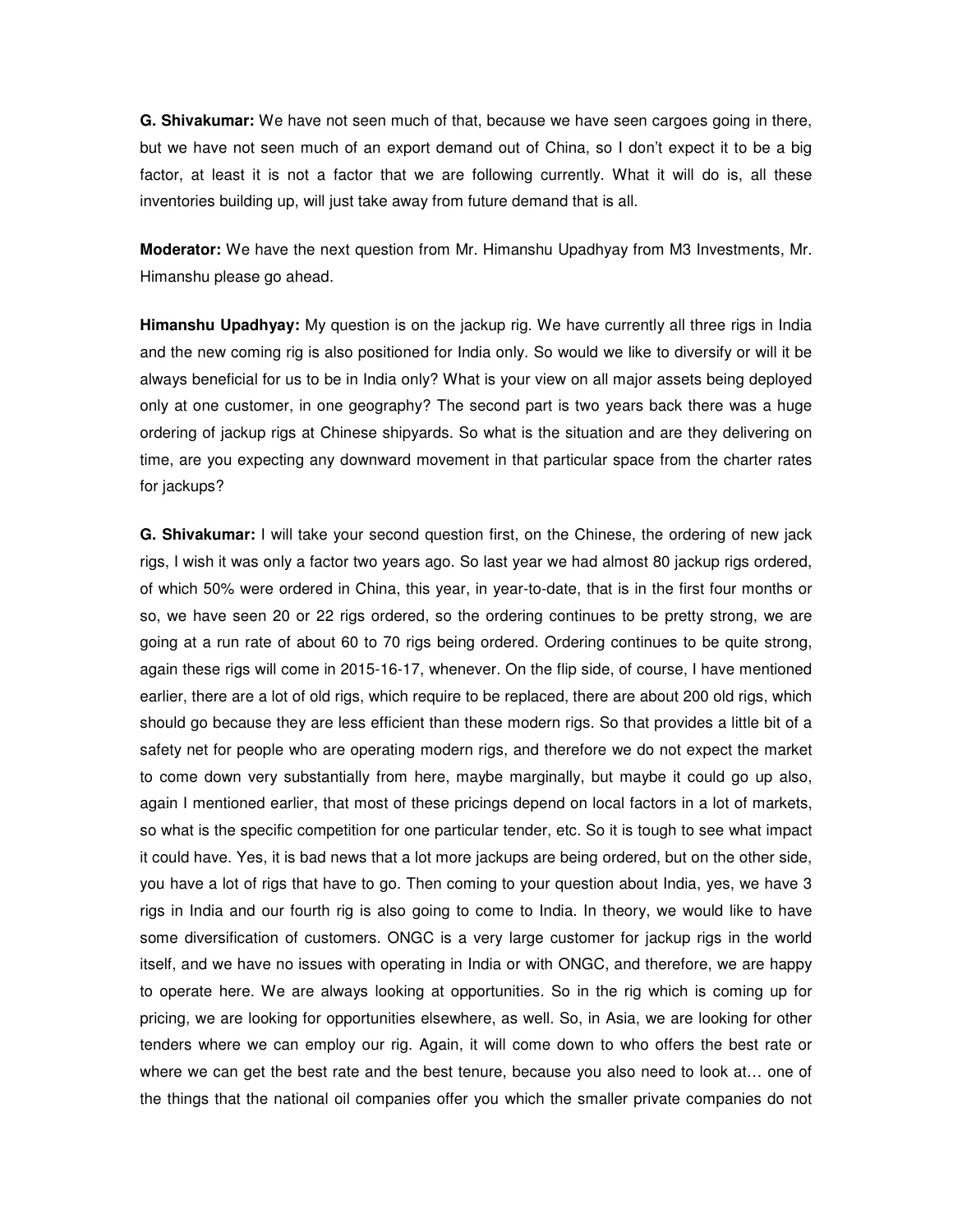offer is long term contracts. So typically, in a national oil company you will get three to five year contracts, in small private companies you will get maybe a six month to one year contract or maybe a well-based contract, which maybe four or six or eight wells, which will not go more than one and half years. So you will have to look at the risk management part of it, because these are big assets which have a very substantial impact on the bottom line. So, we are always looking at options and we will see the tradeoff between short term contracts and the higher rates that we may get on short term contracts, but having said that we are happy to work with ONGC, we do not think there is a concentration risk with regard to working with ONGC, because this is a customer who is a repeat customer and who has requirements all the time. So we are okay working there, but we always keep our options open and keep marketing our rigs as well.

**Himanshu Upadhyay:** My next question is… let us say a 25-year old jackup rig and a new jackup rig, how much would be the efficiency difference, let us say in terms of operating cost, can you just throw some light on?

**G. Shivakumar:** One thing is that there are very few 25-year old jackup rigs, either you have more than 30 years old or you have less than 10 years old. In between those, there are very few rigs. So we are talking of 30-year plus jackup rigs, because the main building was between 1979 and 1984. So the efficiency does not so much come in operating cost, it is not an efficiency to us, it is an efficiency to the customer, basically they are able to drill faster because they have more power, they are able to hold more stores on the rig itself, they are able to carry more test load, and therefore the supply support that they require is less and the number of supply vessels that they need supporting them is reduced, they are able to drill wells faster, and there are studies which have been done by other drilling companies, which show that typically the modern rigs are 10 to 15 days faster in drilling a well than the older rigs, and this is on a base of maybe 60 days or so.. this is I am quoting from another drilling company's presentation. We have looked at these numbers and they look reasonable. The other thing which happens is that there are some kinds of wells which just cannot be drilled by an old rig because of the lack of power. So an old rig will find it easy to drill just straight down, but nowadays there are a lot of wells which are more complex, where you have to do a horizontal drilling or something called an extended reach drilling, where it takes a lot more power and weight, load bearing capacity in order to do those wells. So in some cases, there are wells which they just cannot do, where the wells are more complicated, and as the well gets older or where the hydrocarbon formation is more complex, you will need a modern rig and you cannot use an old rig. That is the comparison between an old rig and new rig, you have at least 10-15-day more time per well on an old rig, and you also have some wells, which just cannot be drilled by an old rig.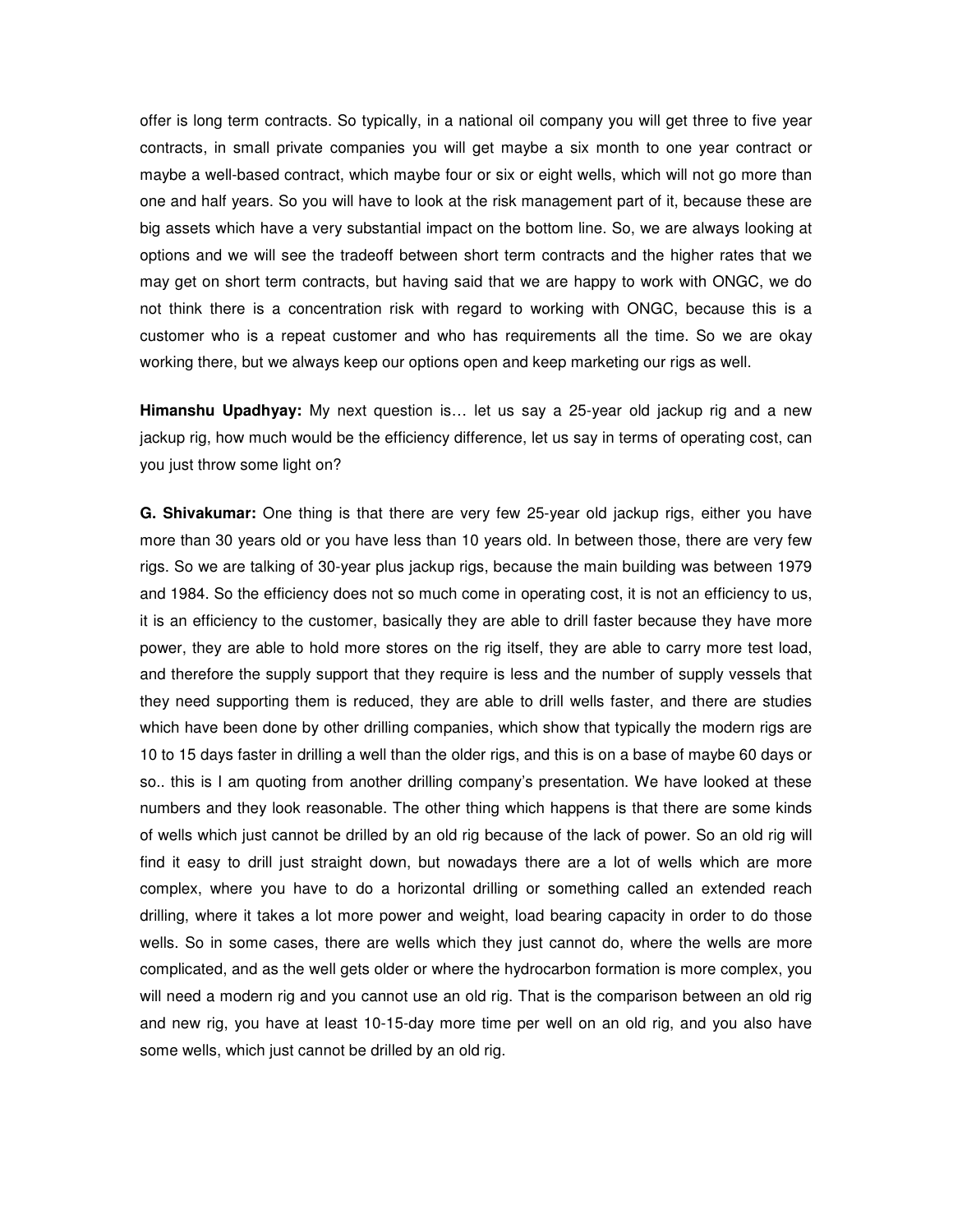**Himanshu Upadhyay:** Again, we have these offshore support vessels, and we were not interested in CAPEX on offshore support vessels for some period of time till we are able to deploy more sort of vessels what we bought in last 2-3 years. What is your view on these vessels – are we interested in CAPEX on these segments and how is this segment overall looking to you, let us say for next 2-3 years perspective, I would say, the support vessels?

**G. Shivakumar:** Actually, we did not have too much of a concern about the deployment of the offshore support vessel, we were waiting for the market to settle down, and for our own operations to settle down, because we had ramped up our fleet size very quickly and therefore we wanted to spend some time in consolidation before we take some more expansion. We are open to making investments in offshore supply vessels, but we have to find the right investment to make, and if we can find the right investment at the right price, and where we are able to meet the requirements of our customers in a cost efficient way, we are prepared to make investments, that company has investment capability as well because they are now in a cash generating mode rather than in a CAPEX mode, and so we are open to making investments, again we just have to find the right opportunity.

**Himanshu Upadhyay:** These second-hand vessels also, would you be interested or only it will be again like the new vessels only what we did earlier?

**G. Shivakumar:** It is very unlikely that we will buy second-hand vessels, because the spec is very important and the offshore vessels are not a commodity unlike shipping assets. If and when we do any expansion, it will be new only.

**Moderator:** We have the next question from Mr. Bhavin Gandhi from B&K Securities, Mr. Bhavin, please go ahead.

**Bhavin Gandhi:** Can you also tell us how many repricing happened during FY14 in OSV fleet?

**G. Shivakumar:** I think we had 7 repricings in the last financial year. But, if it is different, I will let you know.

**Moderator:** We have a next question from Mr. Ashish Jain from Morgan Stanley, Mr. Ashish please go ahead.

**Ashish Jain:** Just on the point which you explained on the old rigs, then is it not possible that these rigs can easily get deployed at say 20-25% lower rate given the differential based upon the base of 60 days, which you indicated, because you indicated that the OPEX is comparable and given they are 30-year old, I am sure they would be all depreciated, there would not be any debt